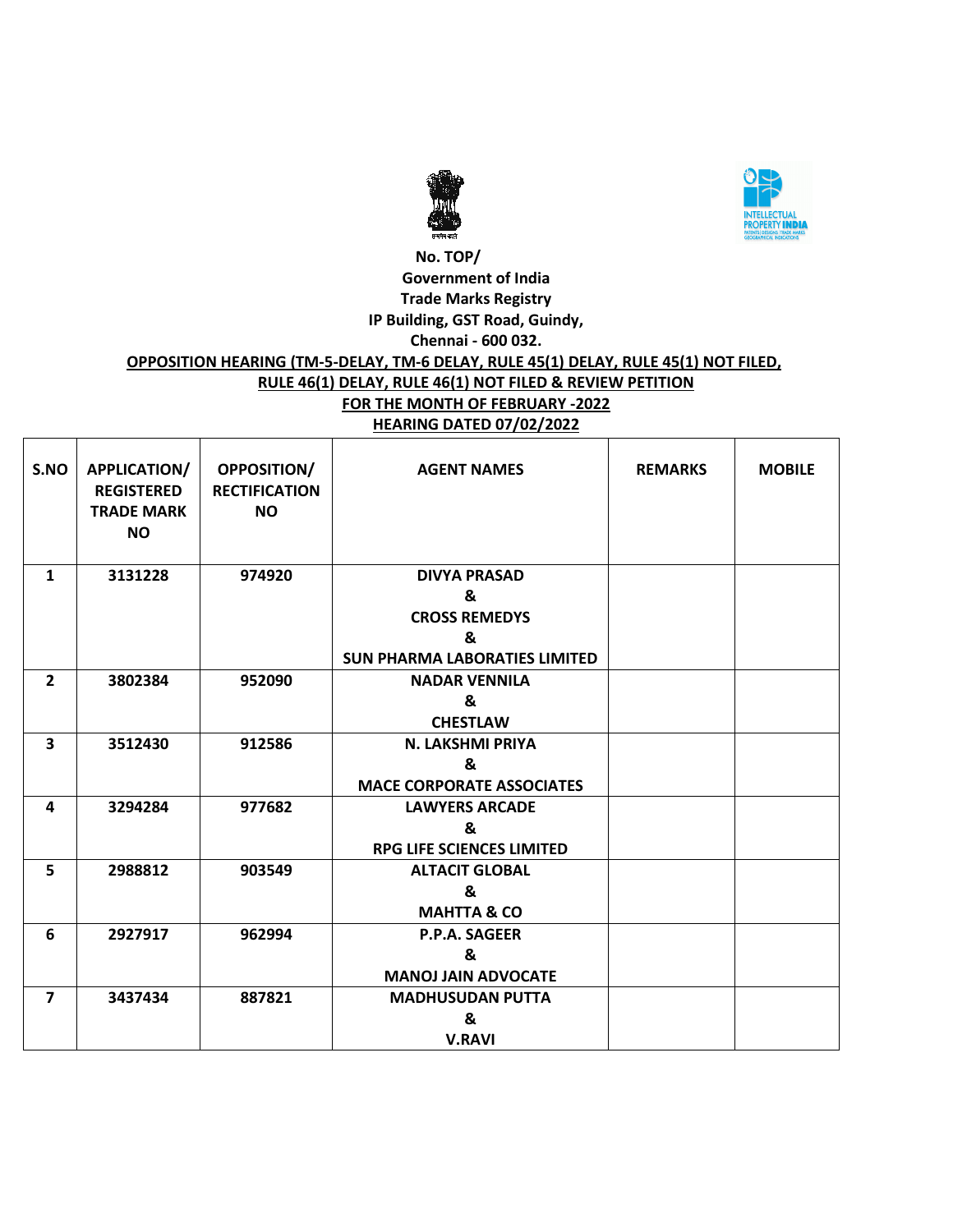| S.NO | <b>APPLICATION/</b><br><b>REGISTERED</b><br><b>TRADE MARK</b><br><b>NO</b> | <b>OPPOSITION</b><br><b>NO</b> | <b>AGENT NAMES</b>                                                                                                                     | <b>REMARKS</b> | <b>MOBILE</b> |
|------|----------------------------------------------------------------------------|--------------------------------|----------------------------------------------------------------------------------------------------------------------------------------|----------------|---------------|
| 8    | 3893410                                                                    | 966019                         | <b>RAO&amp;RAO</b><br>&<br>Y.J.TRIVEDI & CO                                                                                            |                |               |
| 9    | 2869576                                                                    | 901423                         | <b>UNIMARKS LEGAL</b><br><b>SOLUTIONS</b><br>&<br><b>MEDISIDDH PHARMA</b><br><b>PRIVATE LIMITED</b><br>&<br><b>DK LALWANI &amp; CO</b> |                |               |
| 10   | 2802869                                                                    | 957613                         | L.R. SWAMI CO<br>&<br><b>ANM GLOBAL INC</b>                                                                                            |                |               |
| 11   | 2937794                                                                    | 955762                         | V.P.BIMALDAS, ADVOCATE<br>&<br><b>JAHAMGEER K.P</b><br>&<br><b>HARSH MARWAHA</b>                                                       |                |               |
| 12   | 2252184                                                                    | 897838                         | <b>A.V.NATHAN ASSOCIATES</b><br>&<br><b>D.P.AHUJA &amp; CO</b>                                                                         |                |               |
| 13   | 2252182                                                                    | 897840                         | <b>A.V.NATHAN ASSOCIATES</b><br>&<br><b>D.P.AHUJA &amp; CO</b>                                                                         |                |               |
| 14   | 2252180                                                                    | 897842                         | <b>A.V.NATHAN ASSOCIATES</b><br>&<br><b>D.P.AHUJA &amp; CO</b>                                                                         |                |               |
| 15   | 3871801                                                                    | 962250                         | <b>PRG ASSOCIATES</b><br>&<br><b>KHAITAN &amp; CO</b>                                                                                  |                |               |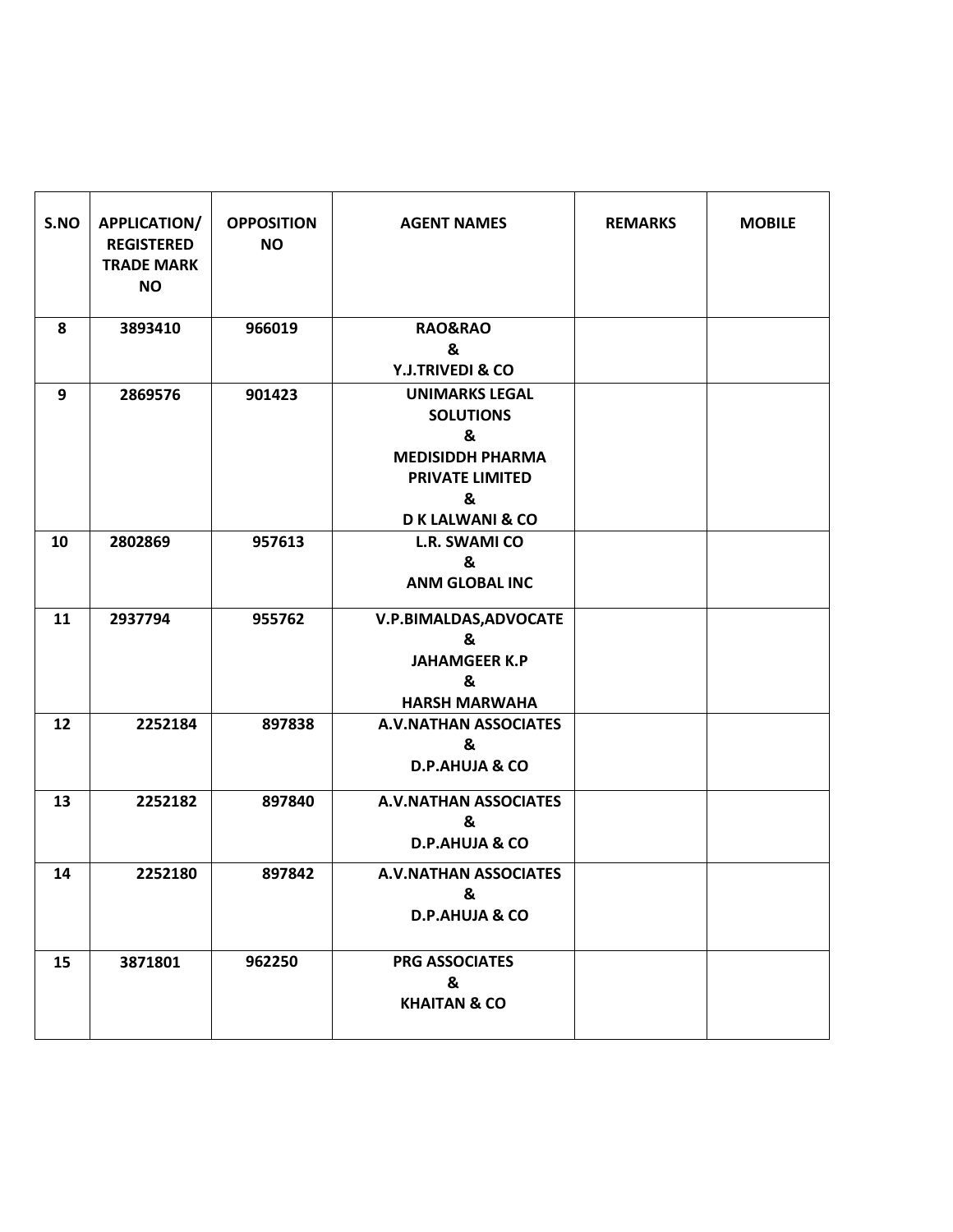



### **No. TOP/ Government of India Trade Marks Registry IP Building, GST Road, Guindy, Chennai - 600 032. MAIN HEARING FOR THE MONTH OF FEBRUARY -2022 HEARING DATED 08/02/2022**

| S.NO | <b>APPLICATION/</b><br><b>REGISTERED</b><br><b>TRADE MARK</b><br><b>NO</b> | <b>OPPOSITION/</b><br><b>RECTIFICATION</b><br><b>NO</b> | <b>AGENT NAMES</b>                                                        | <b>REMARKS</b> | <b>MOBILE</b> |
|------|----------------------------------------------------------------------------|---------------------------------------------------------|---------------------------------------------------------------------------|----------------|---------------|
|      | 671383                                                                     | 206109                                                  | <b>DEPENNING &amp; DEPENNING</b><br>&<br><b>Y.J.TRIVEDI &amp; COMPANY</b> |                |               |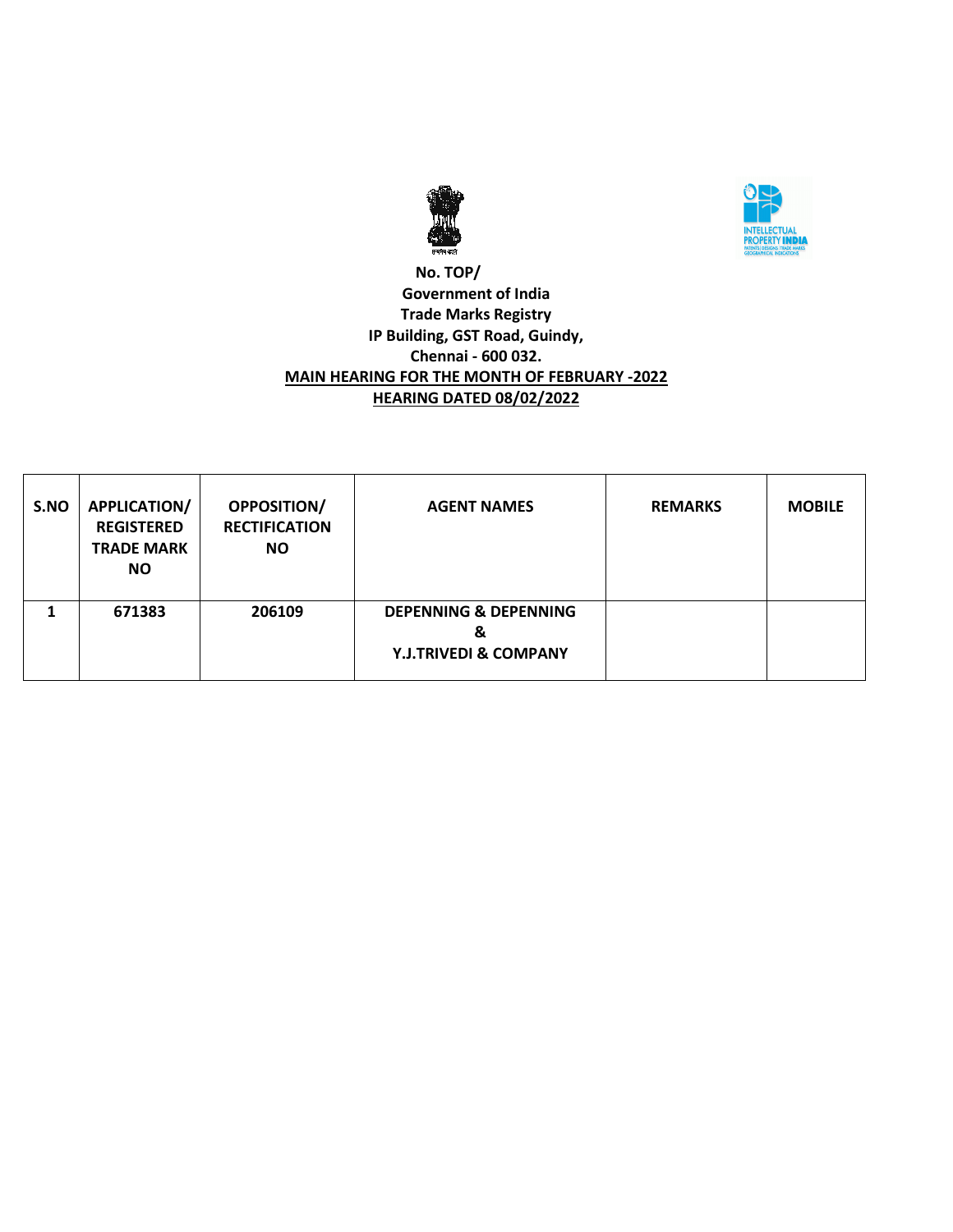



# **No. TOP/ Government of India Trade Marks Registry IP Building, GST Road, Guindy, Chennai - 600 032. OPPOSITION HEARING (TM-5-DELAY, TM-6 DELAY, RULE 45(1) DELAY, RULE 45(1) NOT FILED, RULE 46(1) DELAY, RULE 46(1) NOT FILED & REVIEW PETITION FOR THE MONTH OF FEBRUARY -2022 HEARING DATED 08/02/2022**

| S.NO                    | APPLICATION/<br><b>REGISTERED</b><br><b>TRADE MARK</b><br><b>NO</b> | <b>OPPOSITION/</b><br><b>RECTIFICATION</b><br><b>NO</b> | <b>AGENT NAMES</b>                              | <b>REMARKS</b> | <b>MOBILE</b> |
|-------------------------|---------------------------------------------------------------------|---------------------------------------------------------|-------------------------------------------------|----------------|---------------|
| $\mathbf{1}$            | 3359164                                                             | 985938                                                  | <b>G.PARAMESH</b><br>&                          |                |               |
|                         |                                                                     |                                                         | <b>K.UMA</b>                                    |                |               |
|                         |                                                                     |                                                         |                                                 |                |               |
| $\overline{2}$          | 3907410                                                             | 966300                                                  | <b>A.V.NATHAN ASSOCIATES</b>                    |                |               |
|                         |                                                                     |                                                         | &                                               |                |               |
|                         |                                                                     |                                                         | <b>VANCHINATHAN</b>                             |                |               |
| $\overline{\mathbf{3}}$ | 1731712                                                             | 767259                                                  | <b>CHANDRAKANT M.JOSHI</b>                      |                |               |
|                         |                                                                     |                                                         | &                                               |                |               |
|                         |                                                                     |                                                         | <b>S.S.RANA &amp; CO</b>                        |                |               |
| 4                       | 3450353                                                             | 985939                                                  | <b>RABBANI MOHD MUBIN</b>                       |                |               |
|                         |                                                                     |                                                         | &                                               |                |               |
|                         |                                                                     |                                                         | <b>GLENMARK PHARMACEUTICALS</b>                 |                |               |
|                         |                                                                     |                                                         | <b>LIMITED</b>                                  |                |               |
| 5                       | 3994714                                                             | 979705                                                  | <b>G.PARAMESH</b>                               |                |               |
|                         |                                                                     |                                                         | &                                               |                |               |
|                         |                                                                     |                                                         | <b>ARISTO PHARMACEUTICALS PVT</b><br><b>LTD</b> |                |               |
| 6                       | 2926394                                                             | 901223                                                  | <b>RAMNATH &amp; ASSOCIATES</b>                 |                |               |
|                         |                                                                     |                                                         | &                                               |                |               |
|                         |                                                                     |                                                         | <b>ASHOKA TRADE MARK CO</b>                     |                |               |
| $\overline{7}$          | 2452548                                                             | 930865                                                  | <b>MARCMEDIUS</b>                               |                |               |
|                         |                                                                     |                                                         | ጼ                                               |                |               |
|                         |                                                                     |                                                         | <b>ANAND AND ANAND</b>                          |                |               |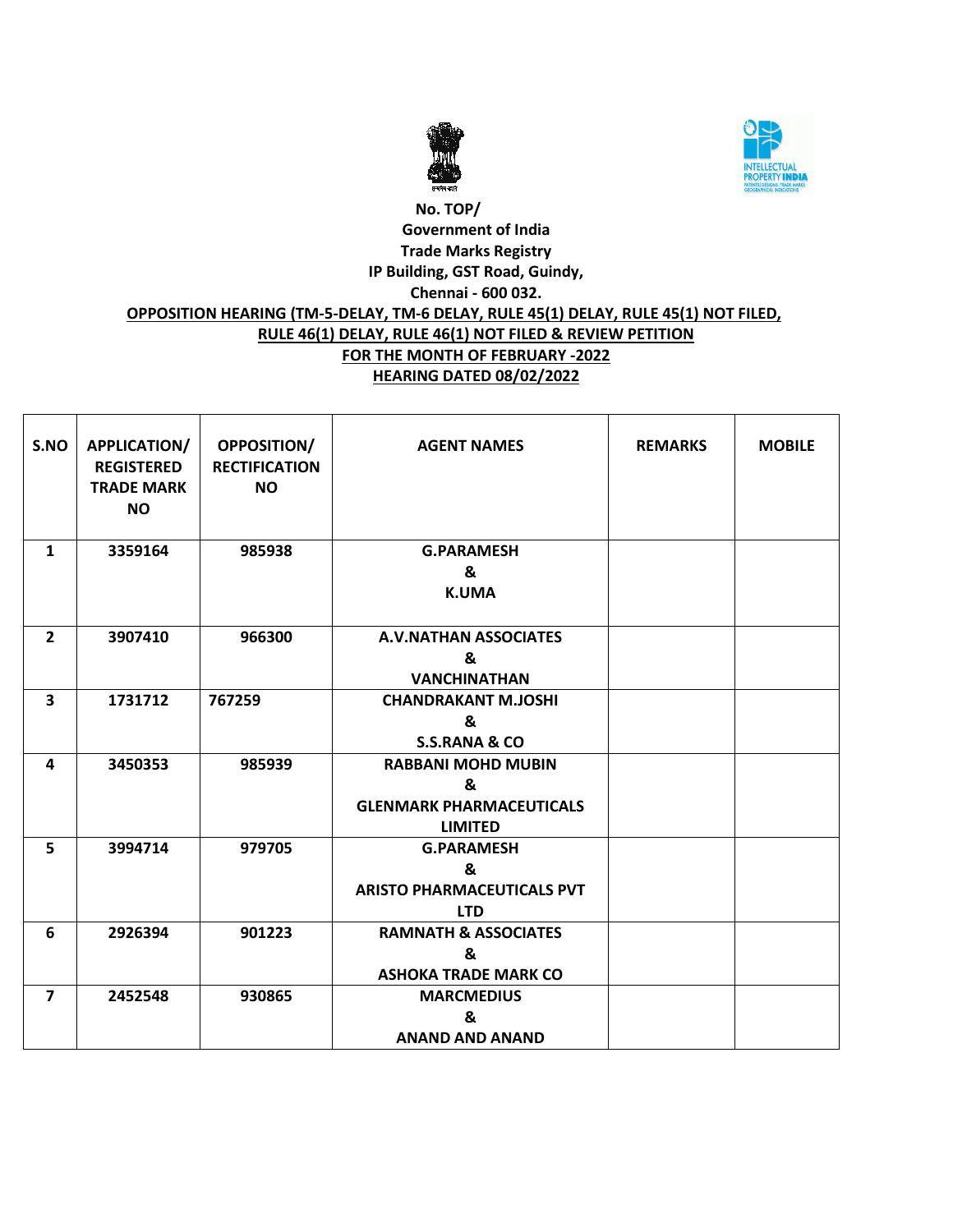| S.NO | APPLICATION/<br><b>REGISTERED</b><br><b>TRADE MARK</b><br><b>NO</b> | OPPOSITION/<br><b>RECTIFICATION</b><br><b>NO</b> | <b>AGENT NAMES</b>                        | <b>REMARKS</b> | <b>MOBILE</b> |
|------|---------------------------------------------------------------------|--------------------------------------------------|-------------------------------------------|----------------|---------------|
| 8    | 2490426                                                             | 887731                                           | <b>RAO &amp; RAO</b>                      |                |               |
|      |                                                                     |                                                  | &<br><b>FIDUS LAW CHAMBERS</b>            |                |               |
| 9    | 2768382                                                             | 892848                                           | <b>S.RAMESH KUMAR</b>                     |                |               |
|      |                                                                     |                                                  | <b>M.VEERANTHIRAN</b>                     |                |               |
|      |                                                                     |                                                  | &                                         |                |               |
|      |                                                                     |                                                  | <b>RAHUL RAJPUT</b>                       |                |               |
| 10   | 3914278                                                             | 974698                                           | P.C.N.RAGHUPATHY                          |                |               |
|      |                                                                     |                                                  | &                                         |                |               |
|      |                                                                     |                                                  | <b>INDIAN TRADE MARKS CO</b>              |                |               |
| 11   | 3148363                                                             | 970204                                           | <b>PREMKUMAR GOPALANI</b><br>&            |                |               |
|      |                                                                     |                                                  | <b>ARISTO PHARMACEUTICALS PVT</b>         |                |               |
|      |                                                                     |                                                  | <b>LTD</b>                                |                |               |
| 12   | 3672799                                                             | 940069                                           | <b>ANM GLOBAL INC</b>                     |                |               |
|      |                                                                     |                                                  | &                                         |                |               |
|      |                                                                     |                                                  | <b>KRISHNA &amp; SAURASTRI ASSOCIATES</b> |                |               |
|      |                                                                     |                                                  | <b>LLP</b>                                |                |               |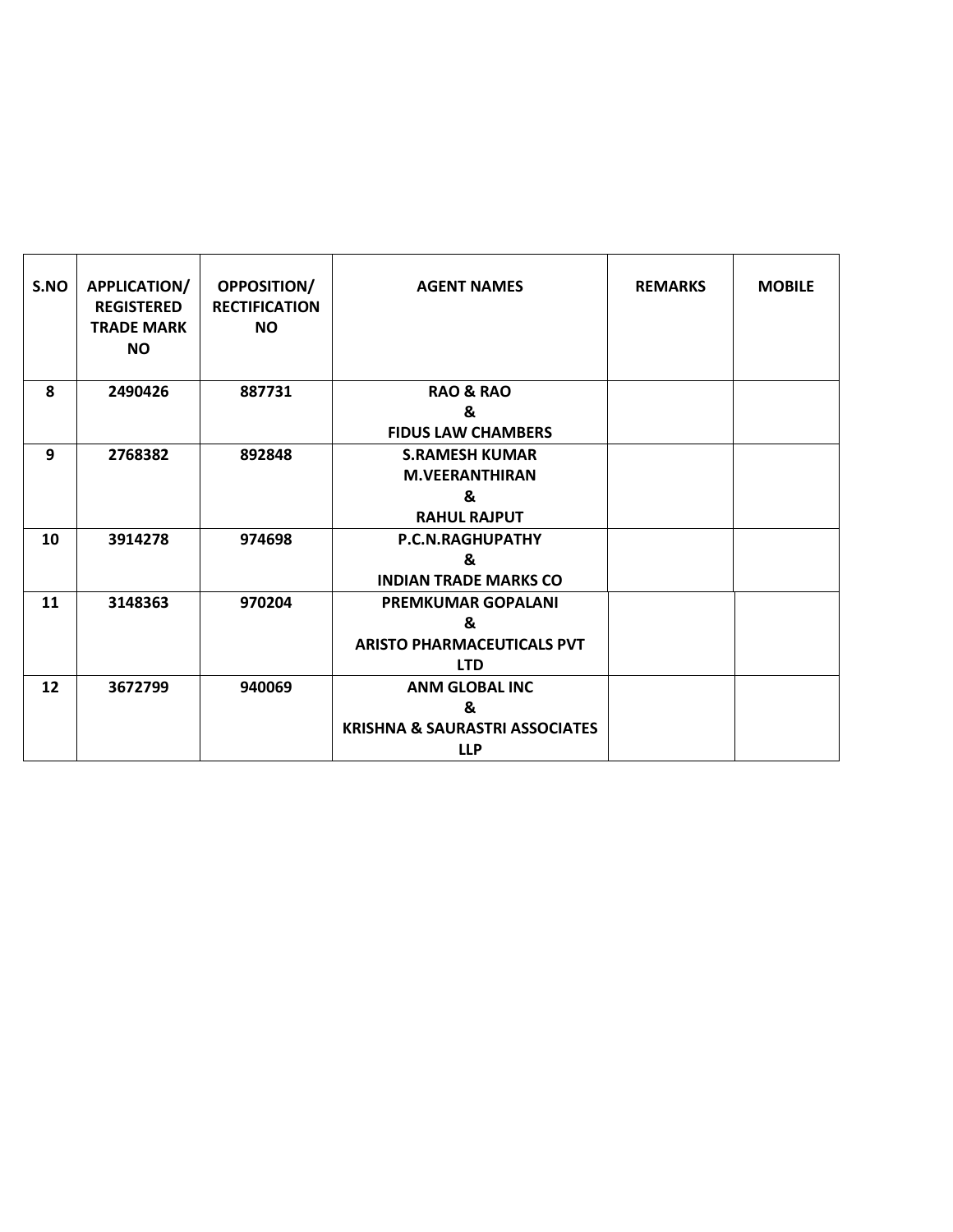



 **No. TOP/ Government of India Trade Marks Registry IP Building, GST Road, Guindy, Chennai - 600 032. MAIN HEARING FOR THE MONTH OF FEBRUARY -2022 HEARING DATED 09/02/2022**

| S.NO | <b>APPLICATION/</b><br><b>REGISTERED</b><br><b>TRADE MARK</b><br><b>NO</b> | <b>OPPOSITION/</b><br><b>RECTIFICATION</b><br><b>NO</b> | <b>AGENT NAMES</b>                                         | <b>REMARKS</b> | <b>MOBILE</b> |
|------|----------------------------------------------------------------------------|---------------------------------------------------------|------------------------------------------------------------|----------------|---------------|
|      | 813367                                                                     | 184548                                                  | <b>MOHAN ASSOCIATES</b><br>&<br><b>CHANDRAKANT M.JOSHI</b> |                |               |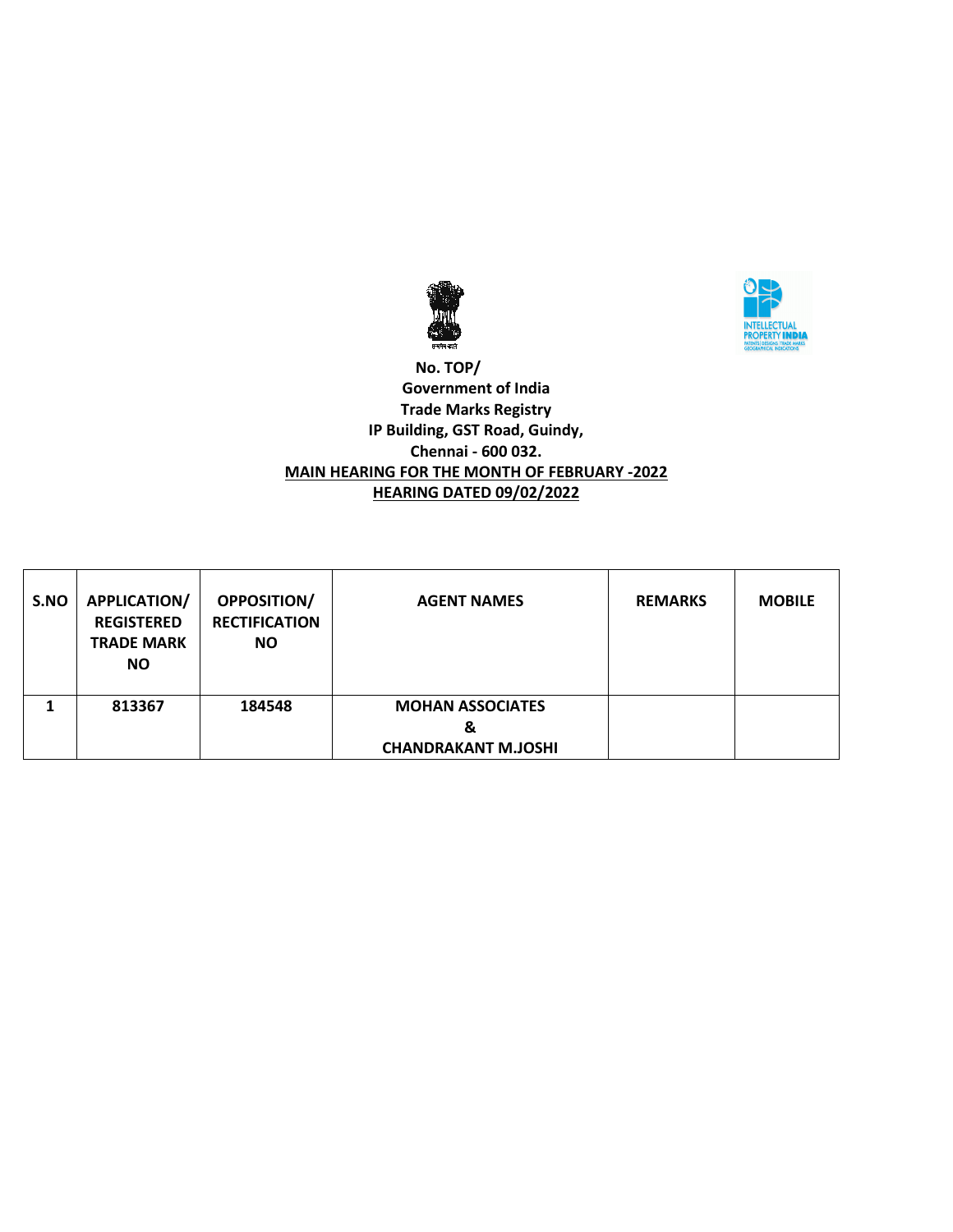



#### **No. TOP/ Government of India Trade Marks Registry IP Building, GST Road, Guindy, Chennai - 600 032. OPPOSITION HEARING (TM-5-DELAY, TM-6 DELAY, RULE 45(1) DELAY, RULE 45(1) NOT FILED, RULE 46(1) DELAY, RULE 46(1) NOT FILED & REVIEW PETITION FOR THE MONTH OF FEBRUARY -2022 HEARING DATED 09/02/2022**

| S.NO           | APPLICATION/<br><b>REGISTERED</b><br><b>TRADE MARK</b><br><b>NO</b> | <b>OPPOSITION/</b><br><b>RECTIFICATION</b><br><b>NO</b> | <b>AGENT NAMES</b>                                         | <b>REMARKS</b> | <b>MOBILE</b> |
|----------------|---------------------------------------------------------------------|---------------------------------------------------------|------------------------------------------------------------|----------------|---------------|
| $\mathbf{1}$   | 3600622                                                             | 994173                                                  | <b>PRADEESH P.L</b><br>&<br><b>SIM &amp; SAN ADVOCATES</b> |                |               |
| $\overline{2}$ | 3520898                                                             | 994361                                                  | <b>S.BALAJANAKI</b><br>&<br><b>G V S JAGANNADHA RAO</b>    |                |               |
| 3              | 3541469                                                             | 995963                                                  | <b>L.R.SWAMI CO</b><br>&<br><b>IPR LAW ASSOCIATES</b>      |                |               |
| 4              | 3541463                                                             | 995957                                                  | <b>L.R.SWAMI CO</b><br>&<br><b>IPR LAW ASSOCIATES</b>      |                |               |
| 5              | 3541464                                                             | 995958                                                  | <b>L.R.SWAMI CO</b><br>&<br><b>IPR LAW ASSOCIATES</b>      |                |               |
| 6              | 3265680                                                             | 996161                                                  | <b>DASWANI &amp; DASWANI</b><br>&<br><b>VARSHA KHARE</b>   |                |               |
| $\overline{7}$ | 4023526                                                             | 994321                                                  | <b>KANIKA JAIN</b><br>&<br><b>DASWANI &amp; DASWANI</b>    |                |               |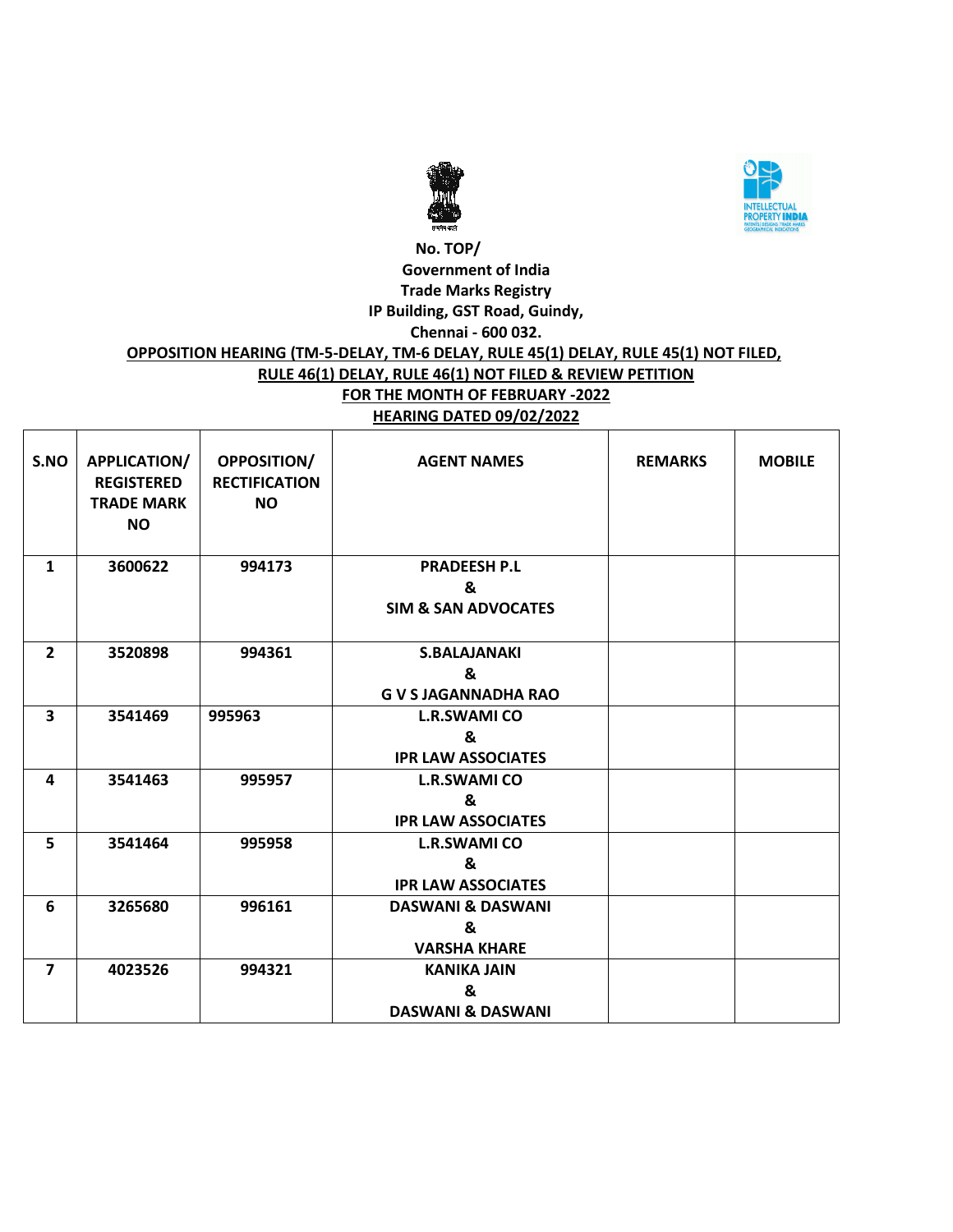| S.NO | <b>APPLICATION/</b><br><b>REGISTERED</b><br><b>TRADE MARK</b><br><b>NO</b> | <b>OPPOSITION/</b><br><b>RECTIFICATION</b><br><b>NO</b> | <b>AGENT NAMES</b>                                                     | <b>REMARKS</b> | <b>MOBILE</b> |
|------|----------------------------------------------------------------------------|---------------------------------------------------------|------------------------------------------------------------------------|----------------|---------------|
| 8    | 2938091                                                                    | 994757                                                  | <b>ADITYA &amp; ASSOCIATES</b><br>&<br>Y.J.TRIVEDI & CO                |                |               |
| 9    | 2938091                                                                    | 994299                                                  | <b>ADITYA &amp; ASSOCIATES</b><br>&<br><b>MANOJ G. MENDA, ADVOCATE</b> |                |               |
| 10   | 3338586                                                                    | 994360                                                  | <b>S.BALAJANAKI</b><br>&<br><b>G V S JAGANNADHA RAO</b>                |                |               |
| 11   | 2938091                                                                    | 994673                                                  | <b>ADITYA &amp; ASSOCIATES</b><br>&<br><b>V RAVI</b>                   |                |               |
| 12   | 3910326                                                                    | 968962                                                  | <b>ARJUN T.BHAGAT &amp; CO</b><br>&<br><b>GROVER &amp; ASSOCIATES</b>  |                |               |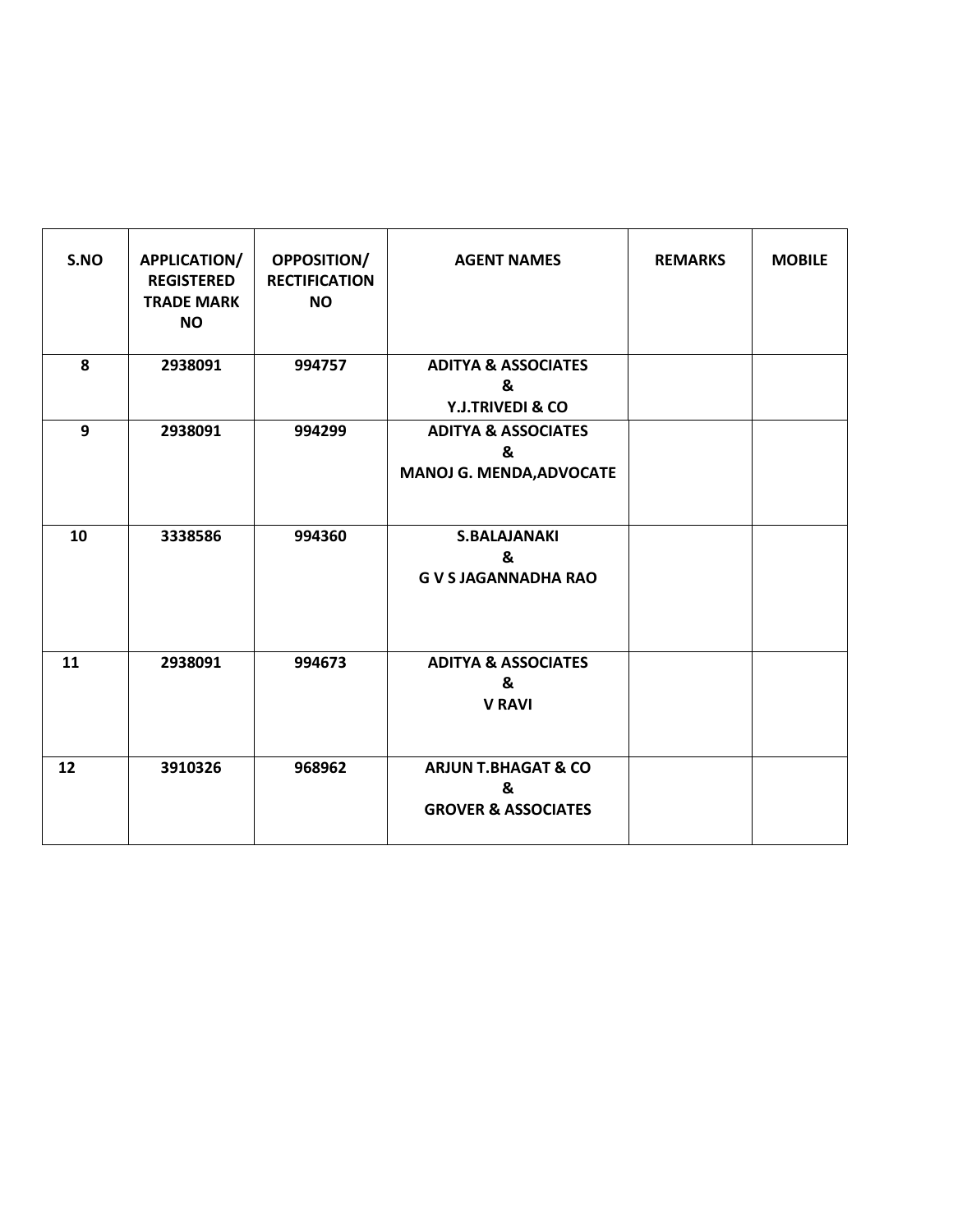



### **No. TOP/ Government of India Trade Marks Registry IP Building, GST Road, Guindy, Chennai - 600 032. OPPOSITION HEARING (TM-5-DELAY, TM-6 DELAY, RULE 45(1) DELAY, RULE 45(1) NOT FILED, RULE 46(1) DELAY, RULE 46(1) NOT FILED & REVIEW PETITION FOR THE MONTH OF FEBRUARY -2022**

**HEARING DATED 10/02/2022**

| S.NO           | <b>APPLICATION/</b><br><b>REGISTERED</b><br><b>TRADE MARK</b><br><b>NO</b> | <b>OPPOSITION/</b><br><b>RECTIFICATION</b><br><b>NO</b> | <b>AGENT NAMES</b>                                                          | <b>REMARKS</b> | <b>MOBILE</b> |
|----------------|----------------------------------------------------------------------------|---------------------------------------------------------|-----------------------------------------------------------------------------|----------------|---------------|
| $\mathbf{1}$   | 3923525                                                                    | 958900                                                  | <b>DESINEEDI TATAJI</b><br>&<br><b>VANCHINATHAN</b>                         |                |               |
| $\overline{2}$ | 1860030                                                                    | 936913                                                  | <b>SANTOSH GUPTA</b><br>&<br><b>S.SINGH &amp; ASSOCIATES</b>                |                |               |
| 3              | 3066877                                                                    | 955946                                                  | <b>R.SATHISHKUMAR &amp;</b><br>A.K.RAJARAMAN<br>&<br><b>S.R.RAGHUVIR</b>    |                |               |
| 4              | 2848315                                                                    | 902032                                                  | <b>R.SATHISH KUMAR</b><br>&<br><b>BANSAL &amp; COMPANY</b>                  |                |               |
| 5              | 2802982                                                                    | 957651                                                  | K.SHANMUGASUNDARAM<br><b>ADVOCATE</b><br>&<br><b>TANYA KAPOOR, ADVOCATE</b> |                |               |
| 6              | 3891167                                                                    | 1012003                                                 | <b>RAO &amp; RAO</b><br>&<br><b>NITESH WADHAWANI</b>                        |                |               |
| $\overline{7}$ | 3512351                                                                    | 996256                                                  | <b>ANITA THOMAS</b><br>&<br><b>VISHESH AND ASSOCIATES</b>                   |                |               |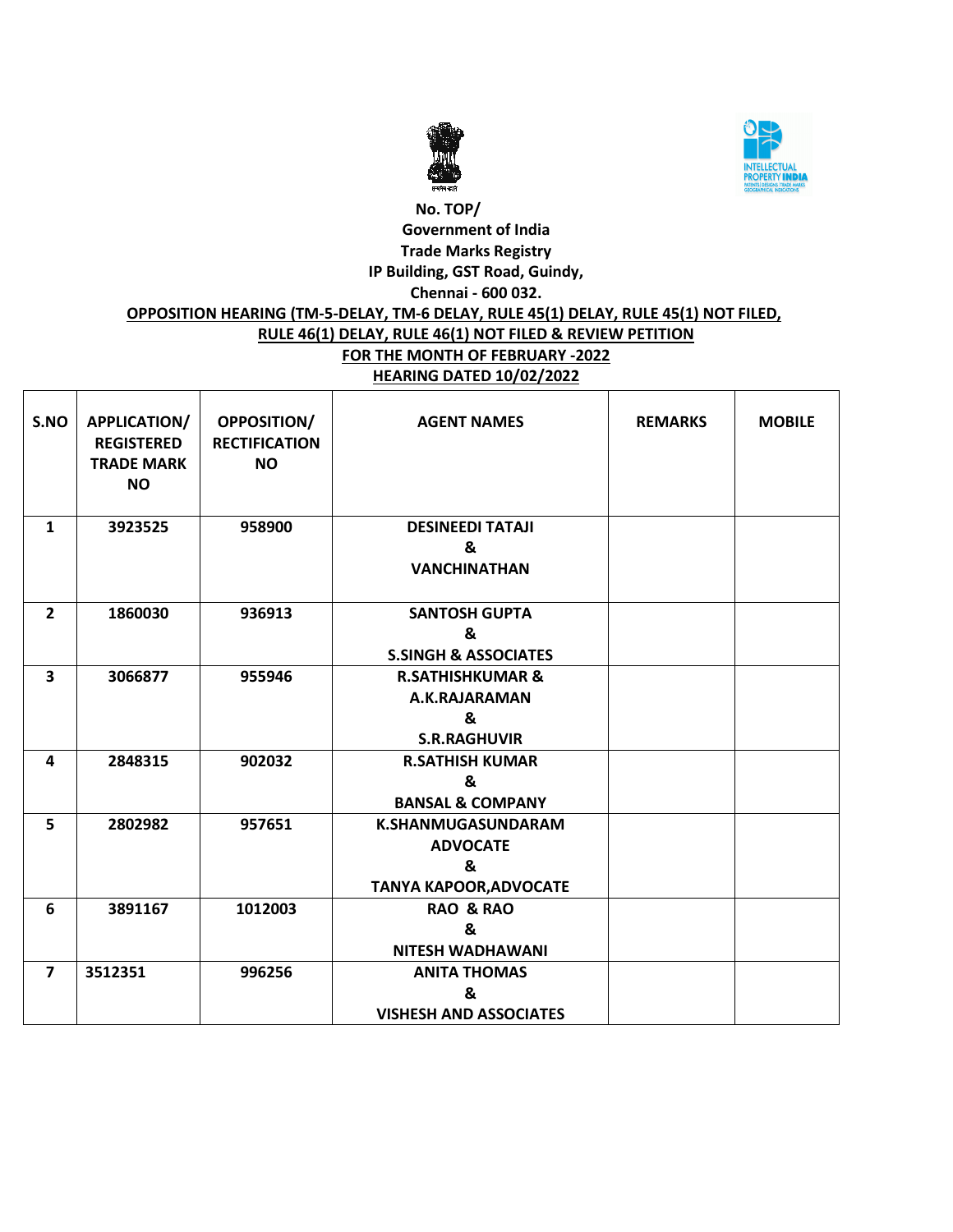| S.NO | APPLICATION/<br><b>REGISTERED</b><br><b>TRADE MARK</b><br><b>NO</b> | <b>OPPOSITION/</b><br><b>RECTIFICATION</b><br><b>NO</b> | <b>AGENT NAMES</b>                                                          | <b>REMARKS</b> | <b>MOBILE</b> |
|------|---------------------------------------------------------------------|---------------------------------------------------------|-----------------------------------------------------------------------------|----------------|---------------|
| 8    | 2252177                                                             | 897845                                                  | <b>A.V.NATHAN ASSOCIATES</b><br>&<br><b>D.P.AHUJA &amp; CO</b>              |                |               |
| 9    | 3000671                                                             | 964280                                                  | <b>IPR LAW ASSOCIATES</b><br>&<br><b>AVTAR SINGH</b>                        |                |               |
| 10   | 3328047                                                             | 978466                                                  | <b>S.EZHIL RAJ</b><br>&<br><b>LALJI ADVOCATES</b>                           |                |               |
| 11   | 3328047                                                             | 973952                                                  | <b>S.EZHIL RAJ</b><br>&<br><b>C.VENKATASUBRAMANIAM</b>                      |                |               |
| 12   | 3858831                                                             | 951095                                                  | <b>B.KARTHIK ADVOCATE</b><br>&<br><b>P.SAILAKSHMI</b>                       |                |               |
| 13   | 3898555                                                             | 966439                                                  | PUVVULA VINAY KUMAR<br>&<br><b>ASHOTOSH PREMSWARUP</b><br><b>GUPTA</b>      |                |               |
| 14   | 2955273                                                             | 966438                                                  | <b>ABRAHAM CHERIAN P</b><br>&<br><b>ASHUTOSH PREMSWARUP</b><br><b>GUPTA</b> |                |               |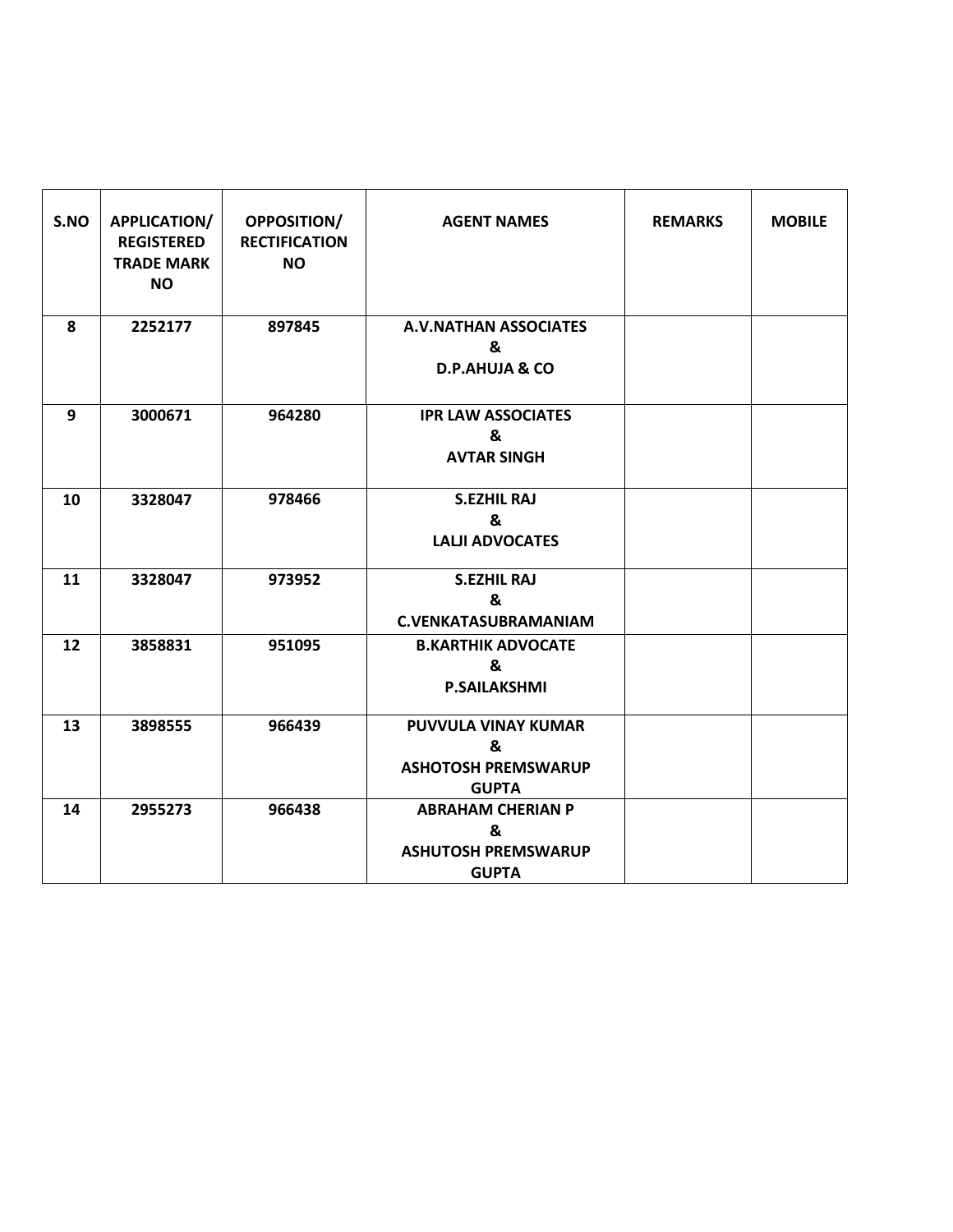



# **No. TOP/ Government of India Trade Marks Registry IP Building, GST Road, Guindy, Chennai - 600 032. MAIN HEARING FOR THE MONTH OF FEBRUARY 2022 HEARING DATED 14/02/2022**

| S.NO           | <b>APPLICATION/</b><br><b>REGISTERED</b><br><b>TRADE MARK</b><br><b>NO</b> | <b>OPPOSITION/</b><br><b>RECTIFICATION</b><br><b>NO</b> | <b>AGENT NAMES</b>           | <b>REMARKS</b> | <b>MOBILE</b> |
|----------------|----------------------------------------------------------------------------|---------------------------------------------------------|------------------------------|----------------|---------------|
| $\mathbf{1}$   | 3541470                                                                    | 995965                                                  | <b>L.R.SWAMI CO</b>          |                |               |
|                |                                                                            |                                                         | &                            |                |               |
|                |                                                                            |                                                         | <b>IPR LAW ASSOCIATES</b>    |                |               |
| $\overline{2}$ | 3541465                                                                    | 995959                                                  | <b>L.R.SWAMI CO</b>          |                |               |
|                |                                                                            |                                                         | &                            |                |               |
|                |                                                                            |                                                         | <b>IPR LAW ASSOCIATES</b>    |                |               |
| 3              | 3500861                                                                    | 994687                                                  | <b>LALJI ADVOCATE</b>        |                |               |
|                |                                                                            |                                                         | &                            |                |               |
|                |                                                                            |                                                         | THE GHAZIABAD TRADE MARK CO  |                |               |
| 4              | 3774929                                                                    | 995553                                                  | <b>VANCHINATHAN</b>          |                |               |
|                |                                                                            |                                                         | &                            |                |               |
|                |                                                                            |                                                         | <b>V.P.BIMALDAS ADVOCATE</b> |                |               |
| 5              | 3541467                                                                    | 995961                                                  | <b>L.R.SWAMI CO</b>          |                |               |
|                |                                                                            |                                                         | &                            |                |               |
|                |                                                                            |                                                         | <b>IPR LAW ASSOCIATES</b>    |                |               |
|                |                                                                            |                                                         |                              |                |               |
| 6              | 2967057                                                                    | 995954                                                  | <b>L.R.SWAMI CO</b>          |                |               |
|                |                                                                            |                                                         | &                            |                |               |
|                |                                                                            |                                                         | <b>IPR LAW ASSOCIATES</b>    |                |               |
| $\overline{7}$ | 3541466                                                                    | 995960                                                  | <b>L.R.SWAMI CO</b>          |                |               |
|                |                                                                            |                                                         | &                            |                |               |
|                |                                                                            |                                                         | <b>IPR LAW ASSOCIATES</b>    |                |               |
|                |                                                                            |                                                         |                              |                |               |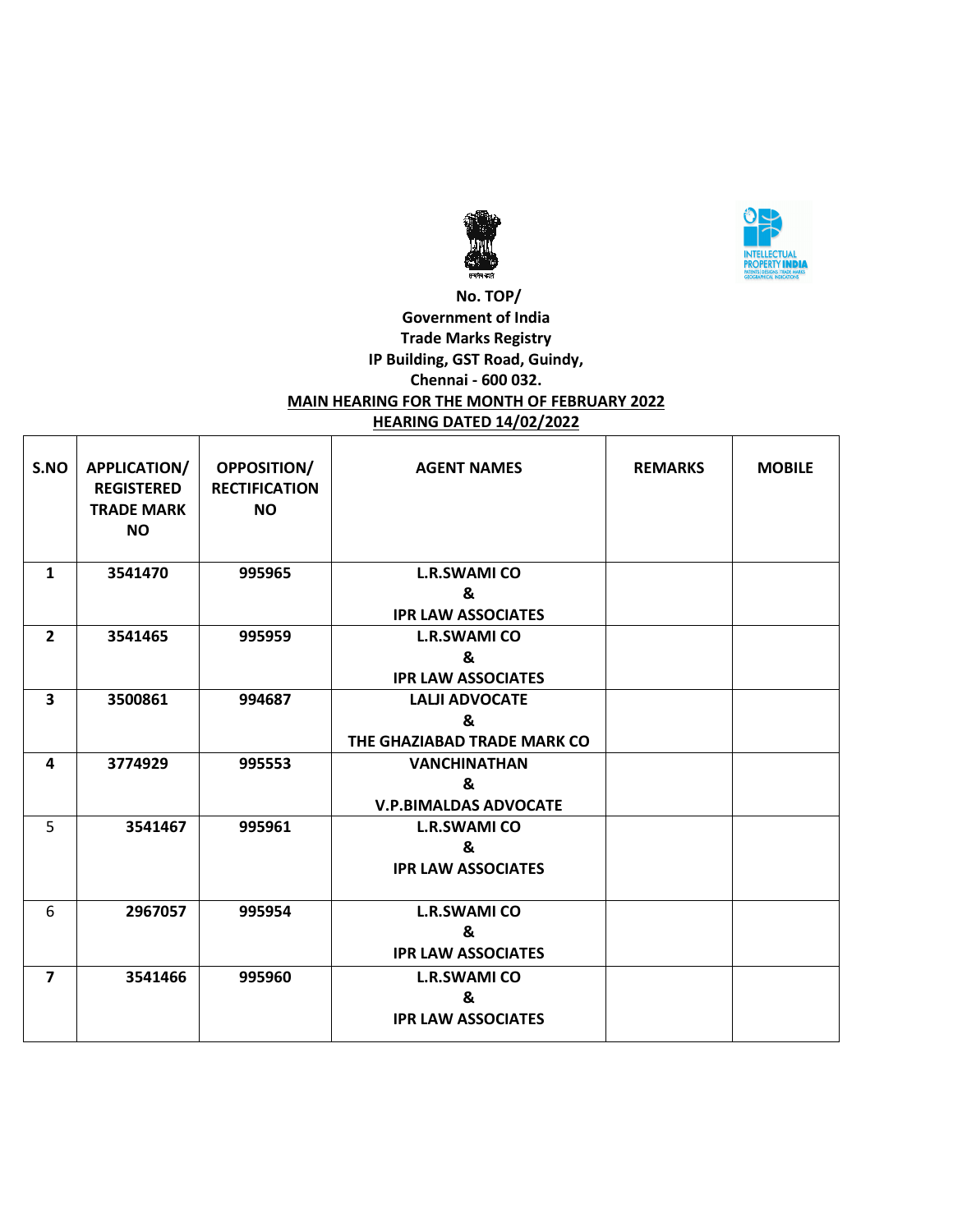| S.NO | <b>APPLICATION/</b><br><b>REGISTERED</b><br><b>TRADE MARK</b><br><b>NO</b> | <b>OPPOSITION/</b><br><b>RECTIFICATION</b><br><b>NO</b> | <b>AGENT NAMES</b>                                          | <b>REMARKS</b> | <b>MOBILE</b> |
|------|----------------------------------------------------------------------------|---------------------------------------------------------|-------------------------------------------------------------|----------------|---------------|
| 8    | 3541468                                                                    | 995962                                                  | <b>L.R.SWAMI CO</b><br>&<br><b>IPR LAW ASSOCIATES</b>       |                |               |
| 9    | 3762209                                                                    | 997609                                                  | <b>LEGACY PARTNERS</b><br>&<br><b>V.P.BIMALDAS ADVOCATE</b> |                |               |
| 10   | 3541462                                                                    | 995956                                                  | <b>L.R.SWAMI CO</b><br>&<br><b>IPR LAW ASSOCIATES</b>       |                |               |
| 11   | 3541461                                                                    | 995955                                                  | <b>L.R.SWAMI CO</b><br>&<br><b>IPR LAW ASSOCIATES</b>       |                |               |
| 12   | 3472906                                                                    | 994929                                                  | <b>S.SELVARAJ</b><br>&<br><b>GROVER &amp; ASSOCIATES</b>    |                |               |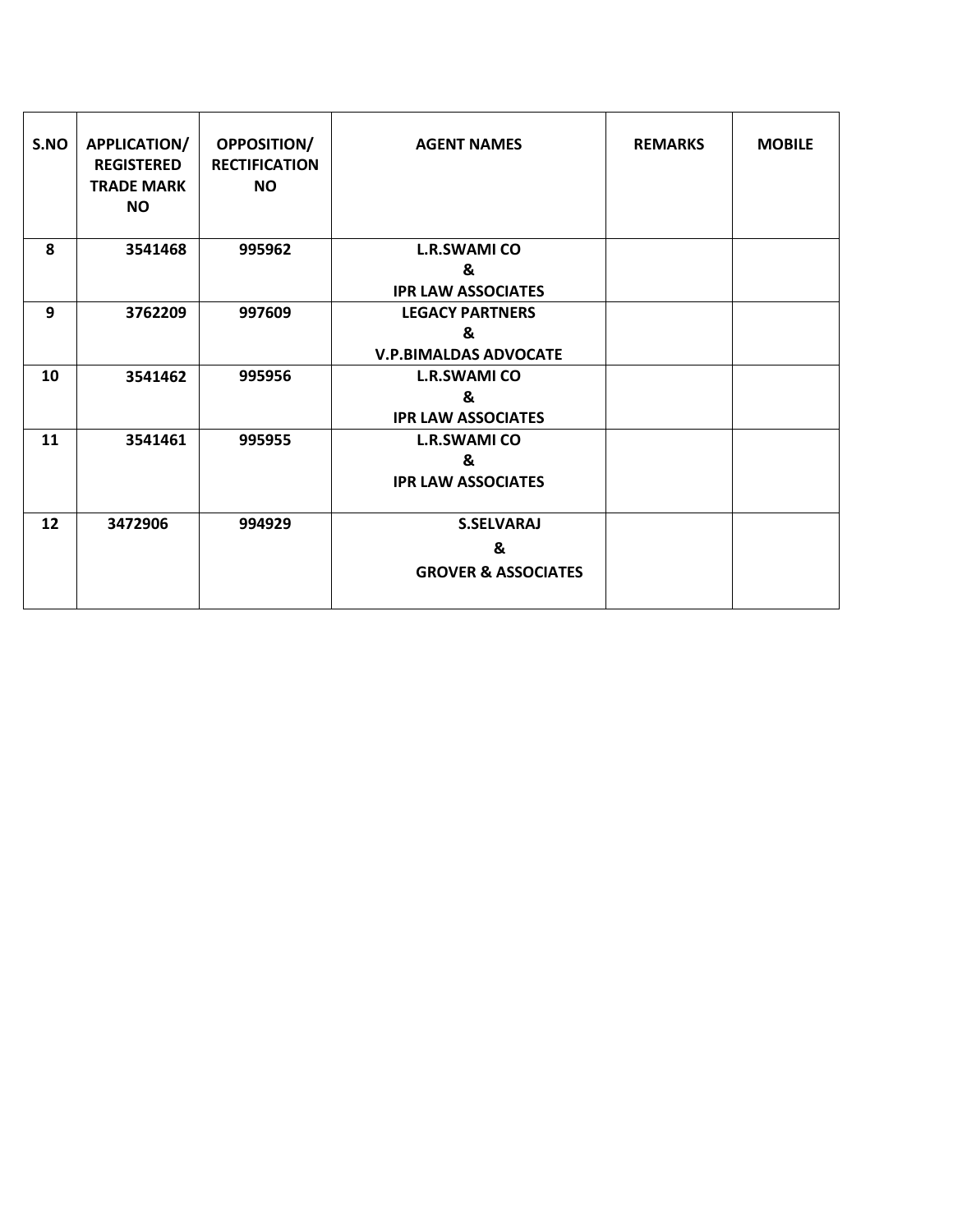



## **No. TOP/ Government of India Trade Marks Registry IP Building, GST Road, Guindy, Chennai - 600 032. MAIN HEARING FOR THE MONTH OF FEBRUARY 2022 HEARING DATED 15/02/2022**

| S.NO                    | <b>APPLICATION/</b><br><b>REGISTERED</b><br><b>TRADE MARK</b><br><b>NO</b> | <b>OPPOSITION/</b><br><b>RECTIFICATION</b><br><b>NO</b> | <b>AGENT NAMES</b>                                    | <b>REMARKS</b> | <b>MOBILE</b> |
|-------------------------|----------------------------------------------------------------------------|---------------------------------------------------------|-------------------------------------------------------|----------------|---------------|
| 1                       | 863125                                                                     | 737983                                                  | <b>SAMVAD PARTNERS</b><br>&<br><b>ANAND AND ANAND</b> |                |               |
| $\overline{2}$          | 819559                                                                     | 721066                                                  | <b>SAMVAD PARTNERS</b><br>&<br><b>ANAND AND ANAND</b> |                |               |
| $\overline{\mathbf{3}}$ | 838249                                                                     | 721701                                                  | <b>SAMVAD PARTNERS</b><br>&<br><b>ANAND AND ANAND</b> |                |               |
| 4                       | 817310                                                                     | 108630                                                  | <b>SAMVAD PARTNERS</b><br>&<br><b>ANAND AND ANAND</b> |                |               |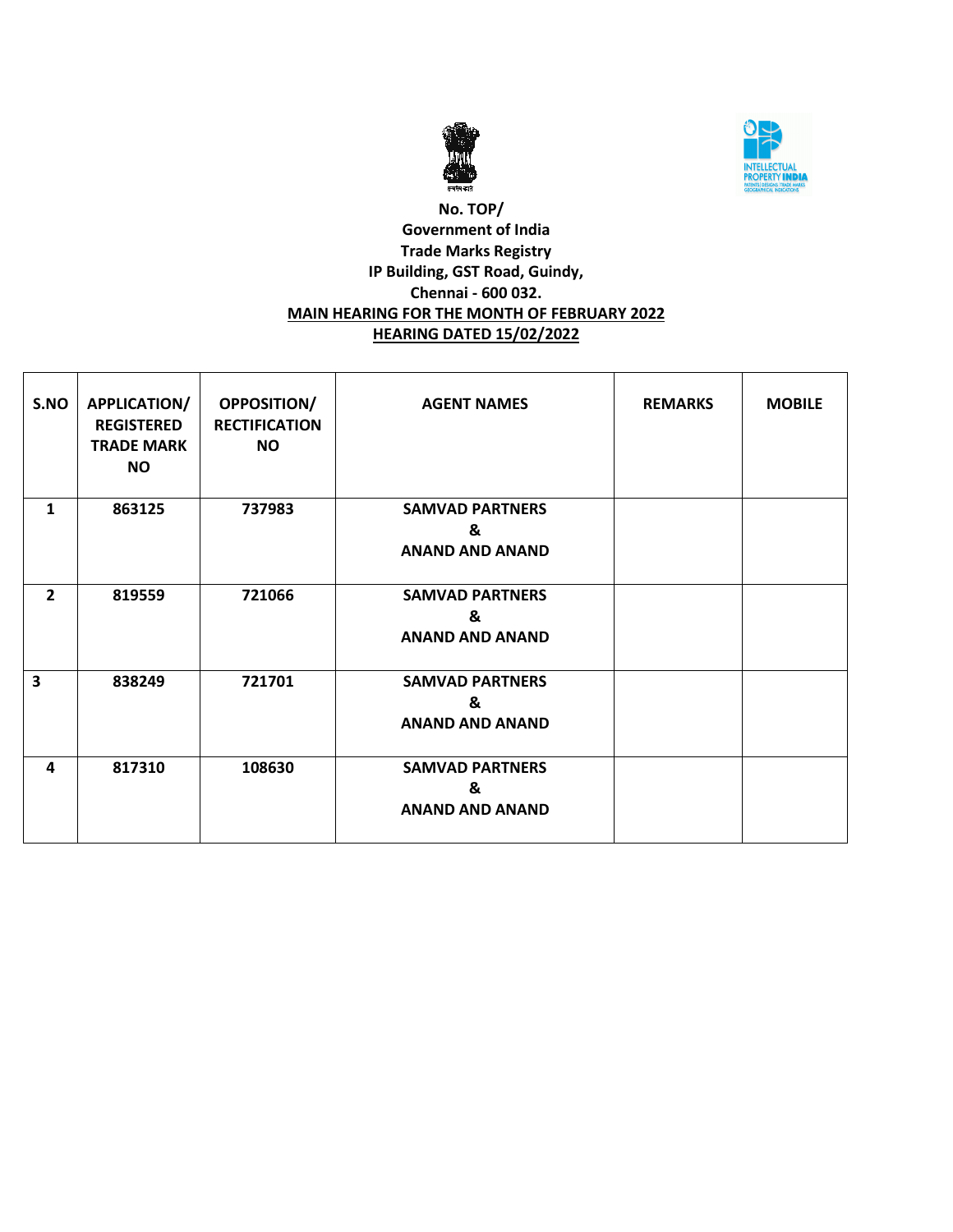



# **No. TOP/ Government of India Trade Marks Registry IP Building, GST Road, Guindy, Chennai - 600 032. OPPOSITION HEARING (TM-5-DELAY, TM-6 DELAY, RULE 45(1) DELAY, RULE 45(1) NOT FILED, RULE 46(1) DELAY, RULE 46(1) NOT FILED & REVIEW PETITION FOR THE MONTH OF FEBRUARY 2022 HEARING DATED 15/02/2022**

| S.NO           | <b>APPLICATION/</b><br><b>REGISTERED</b><br><b>TRADE MARK</b><br><b>NO</b> | <b>OPPOSITION/</b><br><b>RECTIFICATIO</b><br>N<br><b>NO</b> | <b>AGENT NAMES</b>                                        | <b>REMARKS</b> | <b>MOBILE</b> |
|----------------|----------------------------------------------------------------------------|-------------------------------------------------------------|-----------------------------------------------------------|----------------|---------------|
| $\mathbf{1}$   | 1614612                                                                    | 740924                                                      | <b>MACE CORPORATE ASSOCIATES</b><br>&<br><b>LEX ORBIS</b> |                |               |
|                |                                                                            |                                                             |                                                           |                |               |
| $\overline{2}$ | 1614612                                                                    | 740923                                                      | <b>LEX ORBIS</b>                                          |                |               |
|                |                                                                            |                                                             | &                                                         |                |               |
|                |                                                                            |                                                             | <b>MACE CORPORATE ASSOCIATES</b>                          |                |               |
| $\mathbf{3}$   | 1614612                                                                    | 740925                                                      | <b>LEX ORBIS</b>                                          |                |               |
|                |                                                                            |                                                             | &                                                         |                |               |
|                |                                                                            |                                                             | <b>MACE CORPORATE ASSOCIATES</b>                          |                |               |
| 4              | 3770890                                                                    | 1003934                                                     | <b>V.P.BIMALDAS ADVOCATE</b>                              |                |               |
|                |                                                                            |                                                             | &                                                         |                |               |
|                |                                                                            |                                                             | <b>LEGACY PARTNERS</b>                                    |                |               |
| 5              | 4434524                                                                    | 1060406                                                     | <b>A.V.NATHAN ASSOCIATES</b>                              |                |               |
|                |                                                                            |                                                             | &                                                         |                |               |
|                |                                                                            |                                                             | <b>SURANA AND SURANA</b>                                  |                |               |
| 6              | 1860030                                                                    | 936914                                                      | <b>SANTHOSH GUPTA</b>                                     |                |               |
|                |                                                                            |                                                             | &                                                         |                |               |
|                |                                                                            |                                                             | <b>S.SINGH &amp; ASSOCIATES</b>                           |                |               |
| $\overline{7}$ | 1860030                                                                    | 947845                                                      | <b>SANTHOSH GUPTA</b>                                     |                |               |
|                |                                                                            |                                                             | &                                                         |                |               |
|                |                                                                            |                                                             | <b>BANSAL &amp; COMPANY</b>                               |                |               |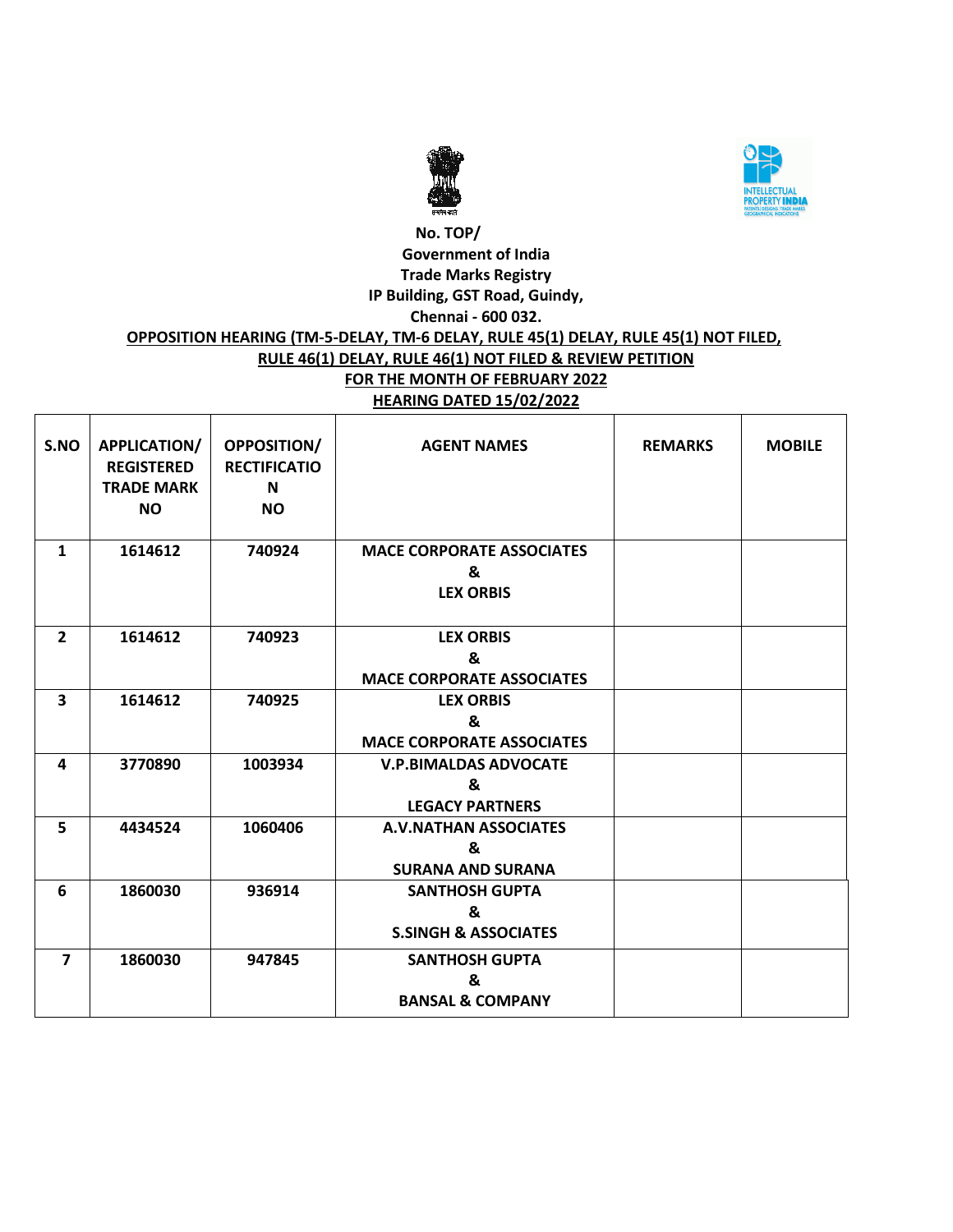| S.NO | <b>APPLICATION/</b><br><b>REGISTERED</b><br><b>TRADE MARK</b><br><b>NO</b> | <b>OPPOSITION/</b><br><b>RECTIFICATION</b><br><b>NO</b> | <b>AGENT NAMES</b>                                           | <b>REMARKS</b> | <b>MOBILE</b> |
|------|----------------------------------------------------------------------------|---------------------------------------------------------|--------------------------------------------------------------|----------------|---------------|
| 8    | 1860030                                                                    | 936913                                                  | <b>SANTOSH GUPTA</b><br>&<br><b>S.SINGH &amp; ASSOCIATES</b> |                |               |
| 9    | 1860030                                                                    | 947844                                                  | <b>SANTHOSH GUPTA</b><br>&<br><b>BANSAL &amp; COMPANY</b>    |                |               |
| 10   | 4111102                                                                    | 1003828                                                 | NANDAKUMAR LAKSHMIKANTHAN<br>&<br><b>REMFRY &amp; SAGAR</b>  |                |               |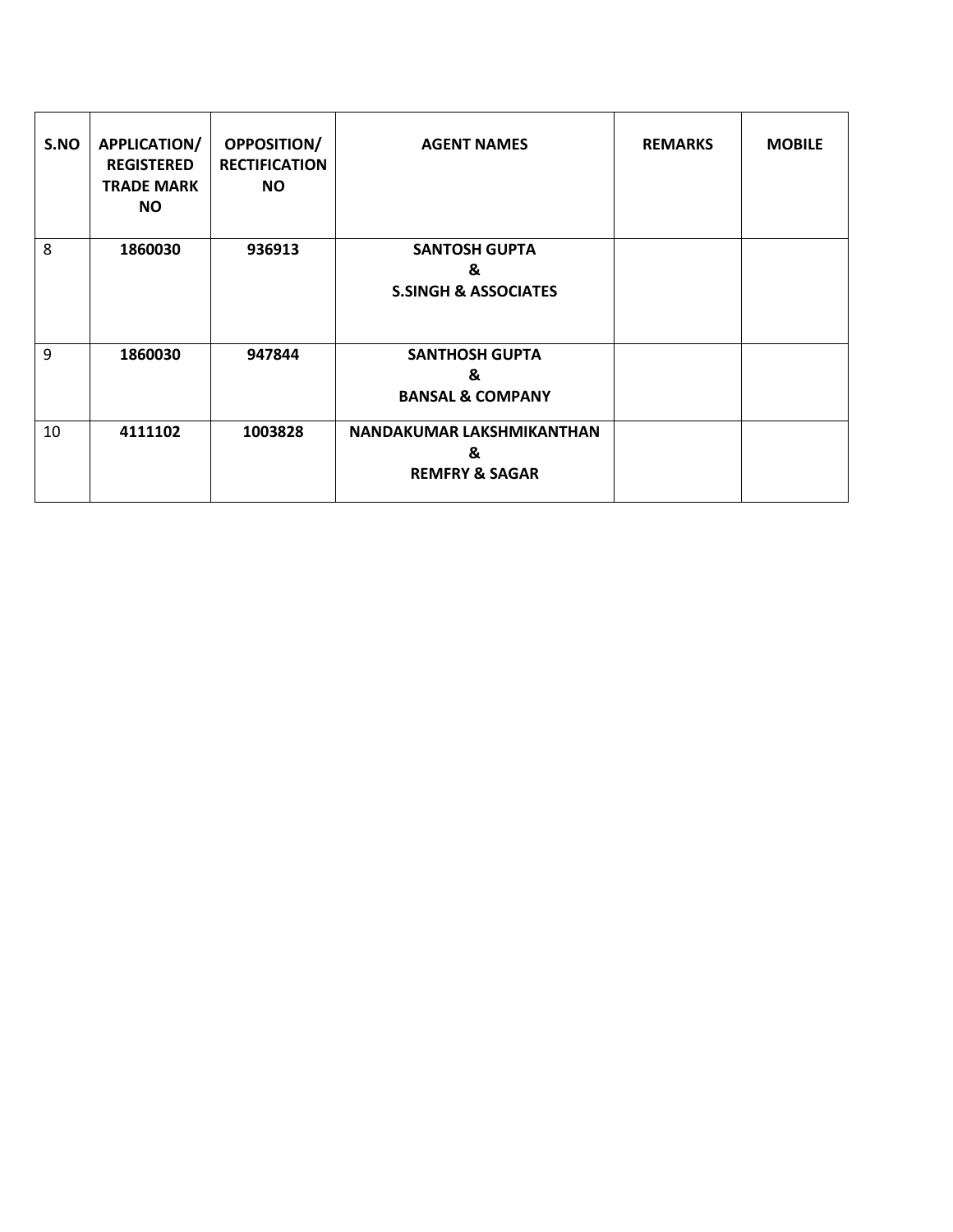



## **No. TOP/ Government of India Trade Marks Registry IP Building, GST Road, Guindy, Chennai - 600 032. MAIN HEARING FOR THE MONTH OF FEBRUARY -2022 HEARING DATED 16/02/2022**

| S.NO | <b>APPLICATION/</b><br><b>REGISTERED</b><br><b>TRADE MARK</b><br>NO. | <b>OPPOSITION/</b><br><b>RECTIFICATION</b><br><b>NO</b> | <b>AGENT NAMES</b>                              | <b>REMARKS</b> | <b>MOBILE</b> |
|------|----------------------------------------------------------------------|---------------------------------------------------------|-------------------------------------------------|----------------|---------------|
|      | 819814                                                               | 812449                                                  | <b>KRIA LAW</b><br>&<br><b>MOHAN ASSOCIATES</b> |                |               |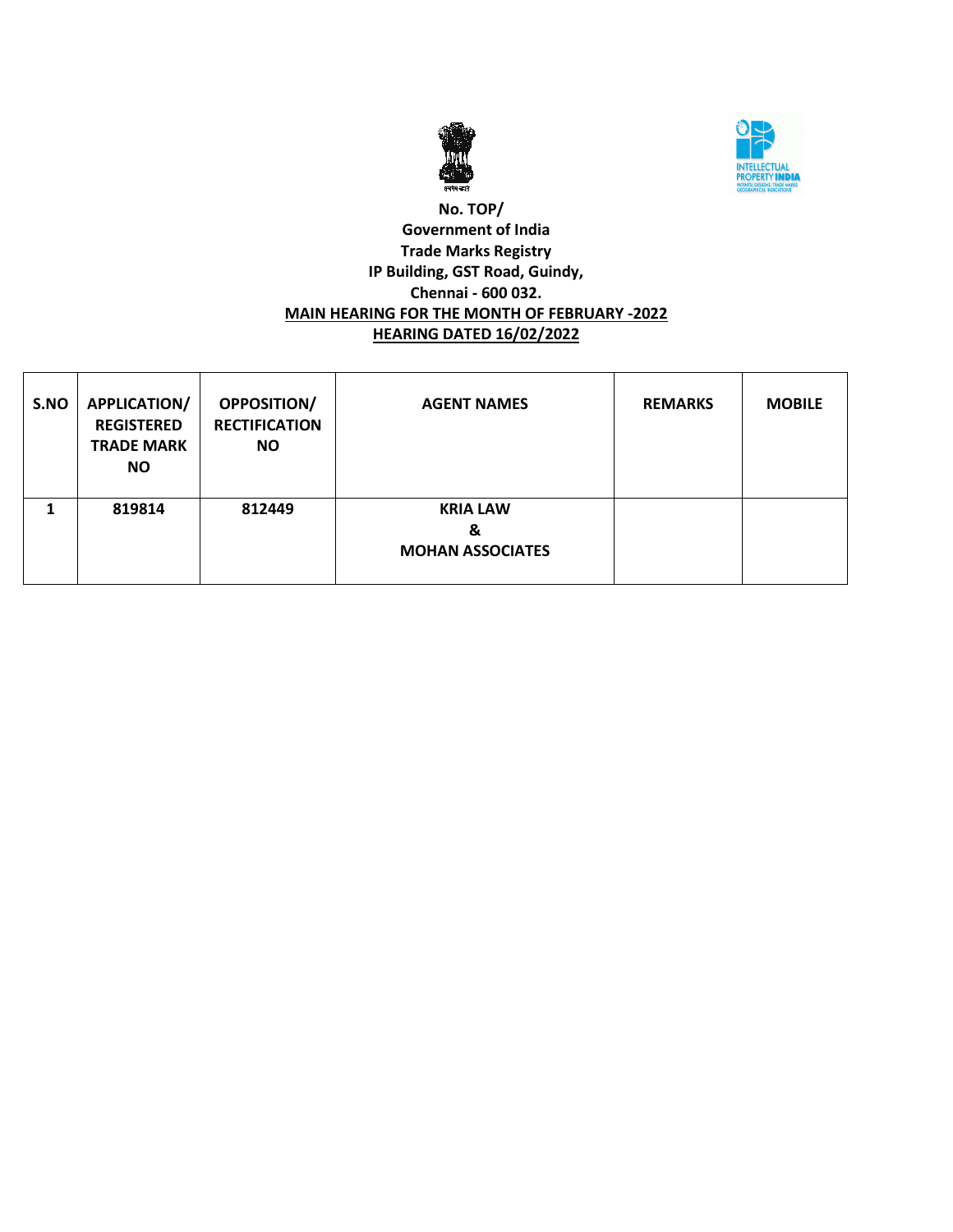



# **No. TOP/ Government of India Trade Marks Registry IP Building, GST Road, Guindy, Chennai - 600 032. OPPOSITION HEARING (TM-5-DELAY, TM-6 DELAY, RULE 45(1) DELAY, RULE 45(1) NOT FILED, RULE 46(1) DELAY, RULE 46(1) NOT FILED & REVIEW PETITION FOR THE MONTH OF FEBRUARY -2022 HEARING DATED 16/02/2022**

|                |                     | <b>OPPOSITION/</b>  |                                       |                |               |
|----------------|---------------------|---------------------|---------------------------------------|----------------|---------------|
| S.NO           | <b>APPLICATION/</b> | <b>RECTIFICATIO</b> | <b>AGENT NAMES</b>                    | <b>REMARKS</b> | <b>MOBILE</b> |
|                | <b>REGISTERED</b>   | N                   |                                       |                |               |
|                | <b>TRADE MARK</b>   | <b>NO</b>           |                                       |                |               |
|                | <b>NO</b>           |                     |                                       |                |               |
|                |                     |                     |                                       |                |               |
| $\mathbf{1}$   | 3676276             | 998370              | <b>RAO &amp; RAO</b>                  |                |               |
|                |                     |                     | &                                     |                |               |
|                |                     |                     | <b>GAURAV BHAWSAR</b>                 |                |               |
| $\overline{2}$ | 3774449             | 998534              | LE INTELLIGENSIA                      |                |               |
|                |                     |                     | &                                     |                |               |
|                |                     |                     | SUNDARESH A.V                         |                |               |
| 3              | 3917805             | 1017385             | <b>VIVEK LODHA</b>                    |                |               |
|                |                     |                     | &                                     |                |               |
|                |                     |                     | <b>HARI KRISHNA HOLLA ASSOCIATES</b>  |                |               |
| 4              | 3888094             | 1028961             | <b>VIVEK LODHA</b>                    |                |               |
|                |                     |                     | &                                     |                |               |
|                |                     |                     | <b>HARI KRISHNA HOLLA ASSOCIATES</b>  |                |               |
| 5              | 3205812             | 999217              | P.P.A.SAGEER                          |                |               |
|                |                     |                     | &                                     |                |               |
|                |                     |                     | <b>HINDALCO INSUSTRIES LIMITED</b>    |                |               |
| 6              | 3691096             | 929518              | <b>FRIIOJOY INTERNATIONAL PVT LTD</b> |                |               |
|                |                     |                     | &                                     |                |               |
|                |                     |                     | <b>R.K.DEWAN &amp; CO</b>             |                |               |
|                |                     |                     |                                       |                |               |
| $\overline{7}$ | 4032912             | 996151              | <b>S.BALAJANAKI</b>                   |                |               |
|                |                     |                     | &                                     |                |               |
|                |                     |                     | <b>G.S.RIJHWANI &amp; CO</b>          |                |               |
|                |                     |                     |                                       |                |               |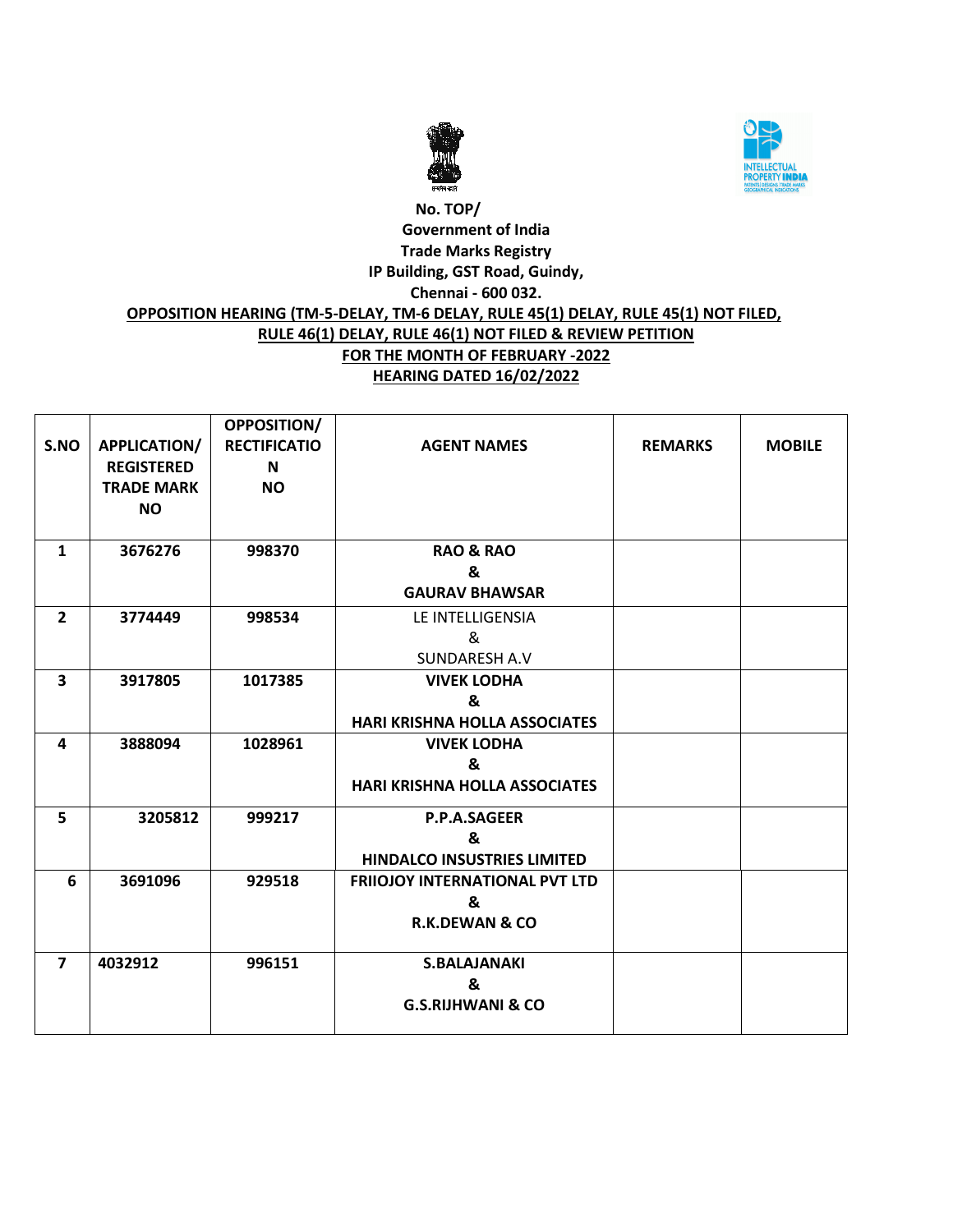| S.NO | <b>APPLICATION/</b><br><b>REGISTERED</b><br><b>TRADE MARK</b><br><b>NO</b> | OPPOSITION/<br><b>RECTIFICATION</b><br><b>NO</b> | <b>AGENT NAMES</b>                                                        | <b>REMARKS</b> | <b>MOBILE</b> |
|------|----------------------------------------------------------------------------|--------------------------------------------------|---------------------------------------------------------------------------|----------------|---------------|
| 8    | 4135632                                                                    | 996565                                           | <b>ELIZABETH SUBASH</b><br>&<br><b>NADAR VENNILA</b>                      |                |               |
| 9    | 4090252                                                                    | 996606                                           | <b>RAO &amp; RAO</b><br>&<br><b>NATIONAL TRADE MARK CO</b>                |                |               |
| 10   | 4115394                                                                    | 996307                                           | <b>TRAXION MOTORSPORTS</b><br><b>PVT LTD</b><br>&<br><b>HIRAL C.JOSHI</b> |                |               |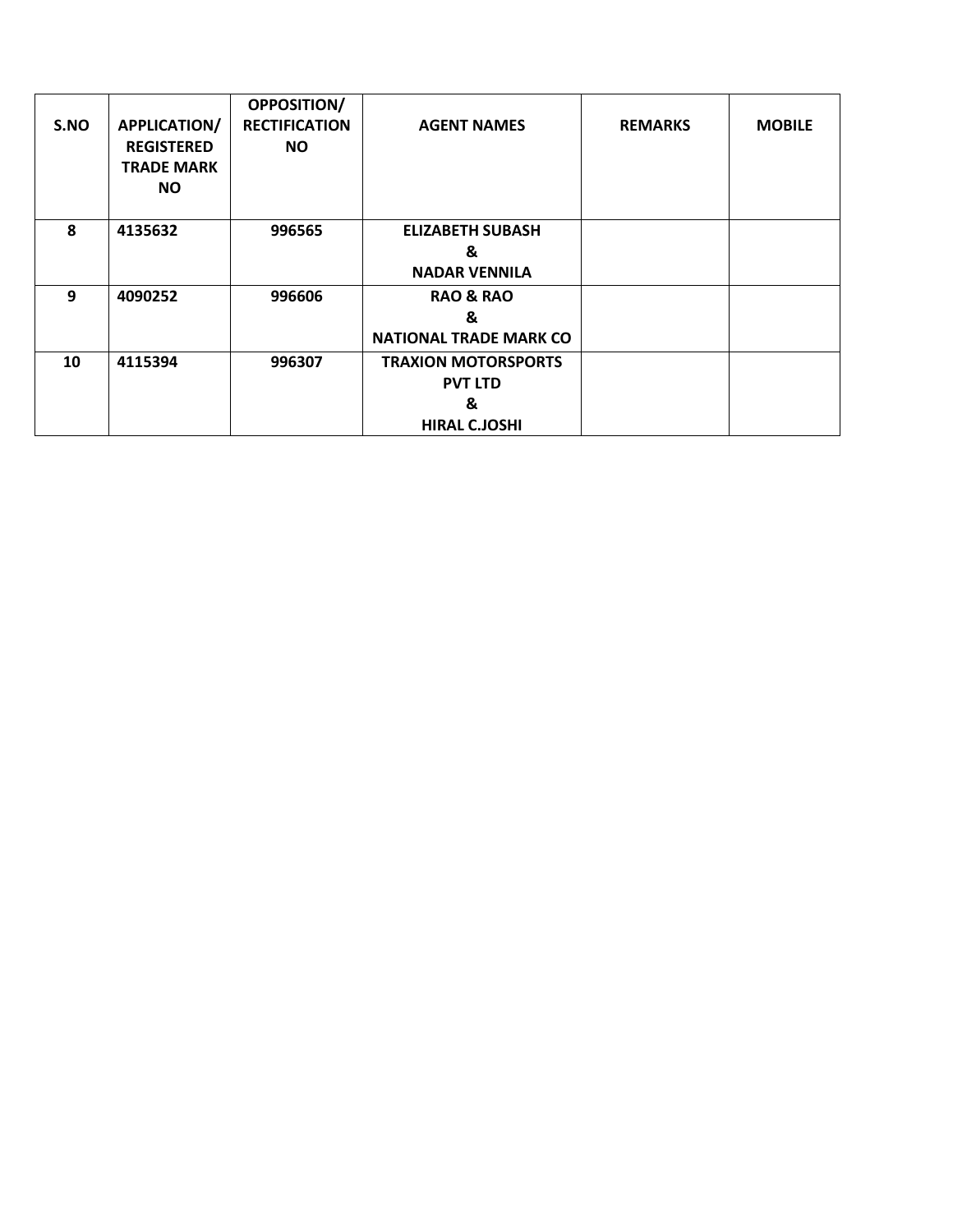



## **No. TOP/ Government of India Trade Marks Registry IP Building, GST Road, Guindy, Chennai - 600 032. MAIN HEARING FOR THE MONTH OF FEBRUARY -2022 HEARING DATED 17/02/2022**

| S.NO | <b>APPLICATION/</b><br><b>REGISTERED</b><br><b>TRADE MARK</b><br>NO. | <b>OPPOSITION/</b><br><b>RECTIFICATION</b><br><b>NO</b> | <b>AGENT NAMES</b>                                                          | <b>REMARKS</b> | <b>MOBILE</b> |
|------|----------------------------------------------------------------------|---------------------------------------------------------|-----------------------------------------------------------------------------|----------------|---------------|
|      | 898458                                                               | 723452                                                  | <b>RAO &amp; RAO</b><br>&<br><b>WORLDWIDE REGISTRATION</b><br><b>BUREAU</b> |                |               |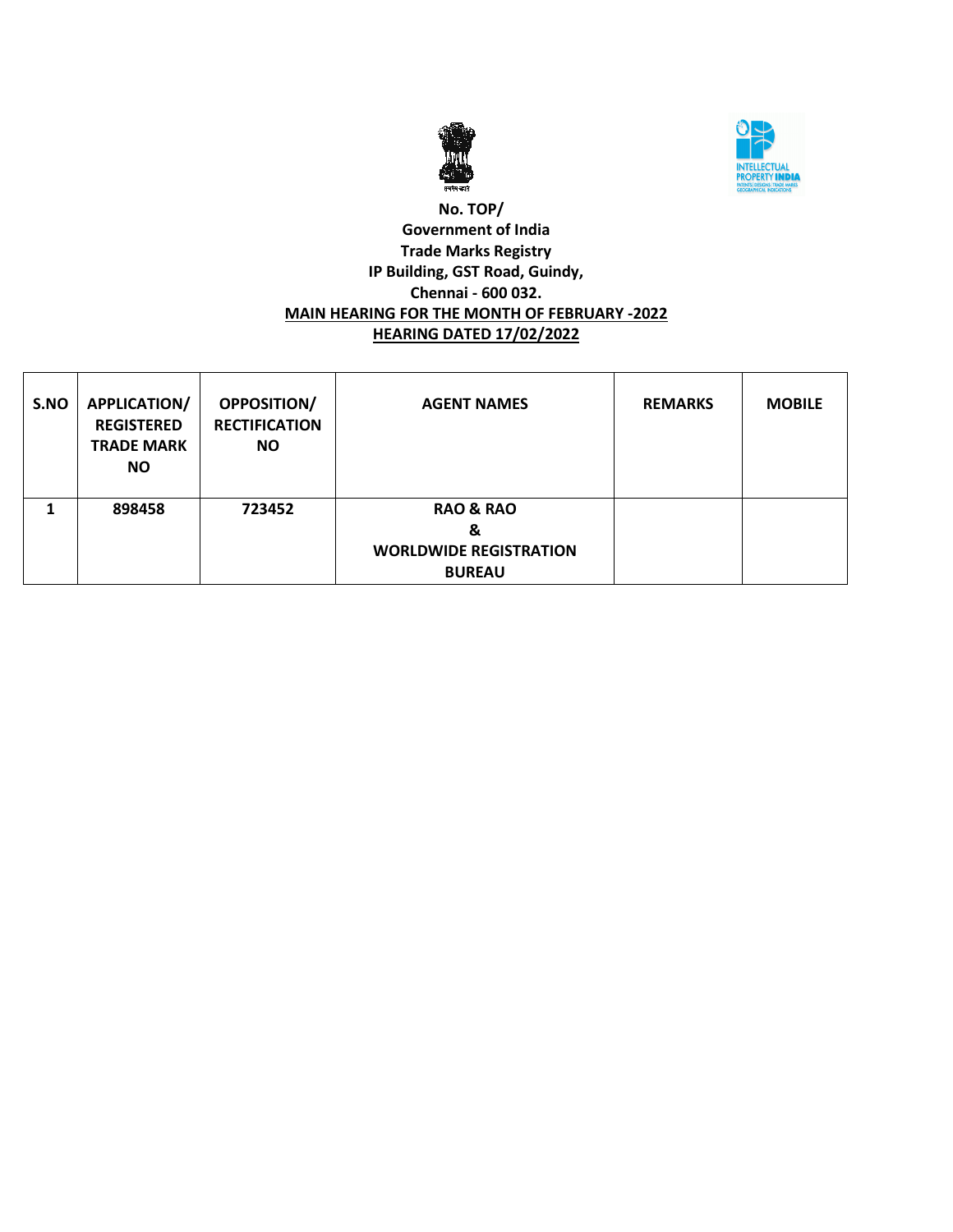



# **No. TOP/ Government of India Trade Marks Registry IP Building, GST Road, Guindy, Chennai - 600 032. OPPOSITION HEARING (TM-5-DELAY, TM-6 DELAY, RULE 45(1) DELAY, RULE 45(1) NOT FILED, RULE 46(1) DELAY, RULE 46(1) NOT FILED & REVIEW PETITION FOR THE MONTH OF FEBRUARY -2022 HEARING DATED 17/02/2022**

| S.NO           | <b>APPLICATION/</b><br><b>REGISTERED TRADE</b><br><b>MARK</b><br><b>NO</b> | OPPOSITION/<br><b>RECTIFICATION</b><br><b>NO</b> | <b>AGENT NAMES</b>                                                                                                                            | <b>REMARKS</b> | <b>MOBILE</b> |
|----------------|----------------------------------------------------------------------------|--------------------------------------------------|-----------------------------------------------------------------------------------------------------------------------------------------------|----------------|---------------|
| $\mathbf{1}$   | 1576799                                                                    | 260679                                           | <b>KOCHHAR &amp; CO</b><br>&<br><b>SINGHANIA &amp; CO</b>                                                                                     |                |               |
| $\overline{2}$ | 1576797                                                                    | 260678                                           | <b>KOCHHAR &amp; CO</b><br>&<br><b>SINGHANIA &amp; CO</b>                                                                                     |                |               |
| 3              | 1576795                                                                    | 260676                                           | <b>KOCHHAR &amp; CO</b><br>&<br><b>SINGHANIA &amp; CO</b>                                                                                     |                |               |
| 4              | 3721353                                                                    | 1008371                                          | <b>V.JAYACHANDRAN</b><br>&<br><b>C.C.JOY</b><br>&<br><b>TRADE MARK REGISTRATION</b><br><b>BUREAU</b>                                          |                |               |
| 5              | 4069672                                                                    | 980712                                           | <b>KANIKA JAIN</b><br>&<br><b>S.SINGH &amp; ASSOCIATES</b>                                                                                    |                |               |
| 6              | 2843639                                                                    | 901082                                           | <b>GIRIJA DESHPANDE</b><br>&<br><b>DAFFOWOWRTH</b><br>PHARMACEUTICAL PVT<br><b>LIMITED</b><br>&<br><b>NEON LABORATORIES</b><br><b>LIMITED</b> |                |               |